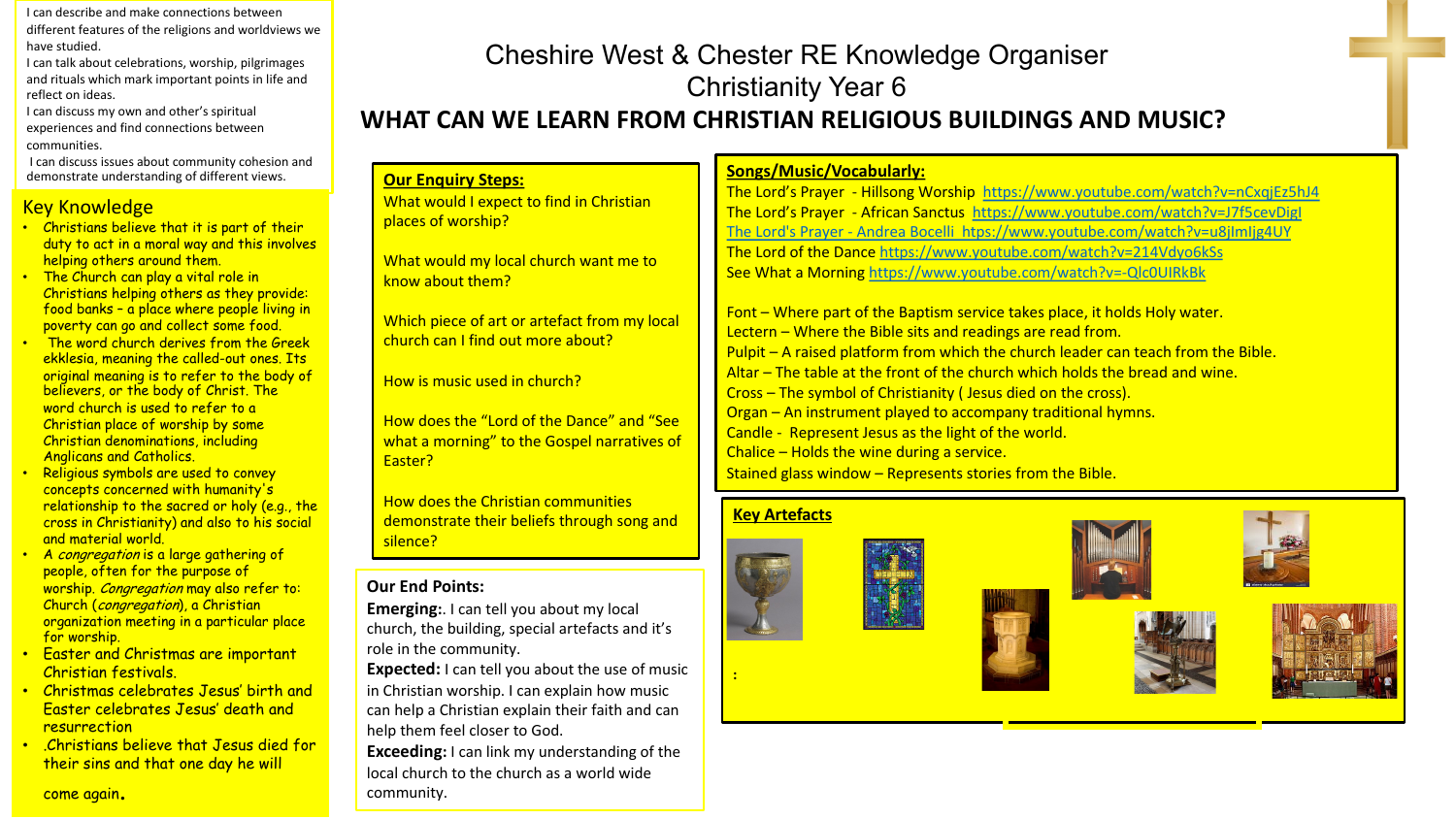# Cheshire West & Chester RE Knowledge Organiser Christianity Year 6 **WHAT CAN WE LEARN FROM CHRISTIAN RELIGIOUS BUILDINGS AND MUSIC?**

| <b>Key Vocabulary</b>              | <b>Definition</b>                                                                                                                                                                                                                                                                                                                                                                                                                                                                                                                                                                                                                                                                                                                                                                                                                                                |
|------------------------------------|------------------------------------------------------------------------------------------------------------------------------------------------------------------------------------------------------------------------------------------------------------------------------------------------------------------------------------------------------------------------------------------------------------------------------------------------------------------------------------------------------------------------------------------------------------------------------------------------------------------------------------------------------------------------------------------------------------------------------------------------------------------------------------------------------------------------------------------------------------------|
| Church as a<br>Place of<br>Worship | The word church derives from the Greek ekklesia, meaning the called-out ones. Its original meaning is to refer to the body of believers, or the body of<br>Christ. The word church is used to refer to a Christian place of worship by some Christian denominations, including Anglicans and Catholics.                                                                                                                                                                                                                                                                                                                                                                                                                                                                                                                                                          |
| Church as<br><b>Community</b>      | Christians believe that it is part of their duty to act in a moral way and this involves helping others around them. The Church can play a vital role in<br>Christians helping others as they provide: food banks - a place where people living in poverty can go and collect some food.                                                                                                                                                                                                                                                                                                                                                                                                                                                                                                                                                                         |
| Artefacts                          | Religious artefacts are an important and exciting resource for pupils of all ages, as they explore religious beliefs and practices. Their use needs to be<br>planned carefully so that children can benefit by careful observation and open questions that encourage them to think and reflect upon their learning.                                                                                                                                                                                                                                                                                                                                                                                                                                                                                                                                              |
| Congregation                       | An assembly of persons gathered for religious worship. The membership of a church. A congregation is a large gathering of people, often for the purpose<br>of worship. Congregation may also refer to: Church (congregation), a Christian organization meeting in a particular place for worship.                                                                                                                                                                                                                                                                                                                                                                                                                                                                                                                                                                |
| Symbolism in<br><b>Art</b>         | Symbolism is the practice or art of using an object or a word to represent an abstract idea. An action, person, place, word, or object can all have a<br>symbolic meaning. When an author wants to suggest a certain mood or emotion, he can also use symbolism to hint at it, rather than just blatantly saying it.<br>Religious symbols are used to convey concepts concerned with humanity's relationship to the sacred or holy (e.g., the cross in Christianity) and also to his<br>social and material world. The meaning of individual symbols can change and even be perverted. The lamb that in ancient Christian<br>art symbolizes Christ may also symbolize the Apostles or humankind in general. The dove may symbolize the Holy Spirit or the human soul. The wheel or<br>circle can <i>symbolize</i> the universe, the sun, or even the underworld. |
| <b>Stained Glass</b><br>Window     | Stained-glass windows were an important feature of churches built in the Gothic style, which first arose in the mid-1100's. The windows filled<br>the church interiors with light and color, delighting worshipers with their beauty. The windows were not only beautiful; they also served an educational<br>purpose.                                                                                                                                                                                                                                                                                                                                                                                                                                                                                                                                           |
| <b>Cradle Roll</b>                 | A listing kept by a church of the names of very young children especially those of members.                                                                                                                                                                                                                                                                                                                                                                                                                                                                                                                                                                                                                                                                                                                                                                      |